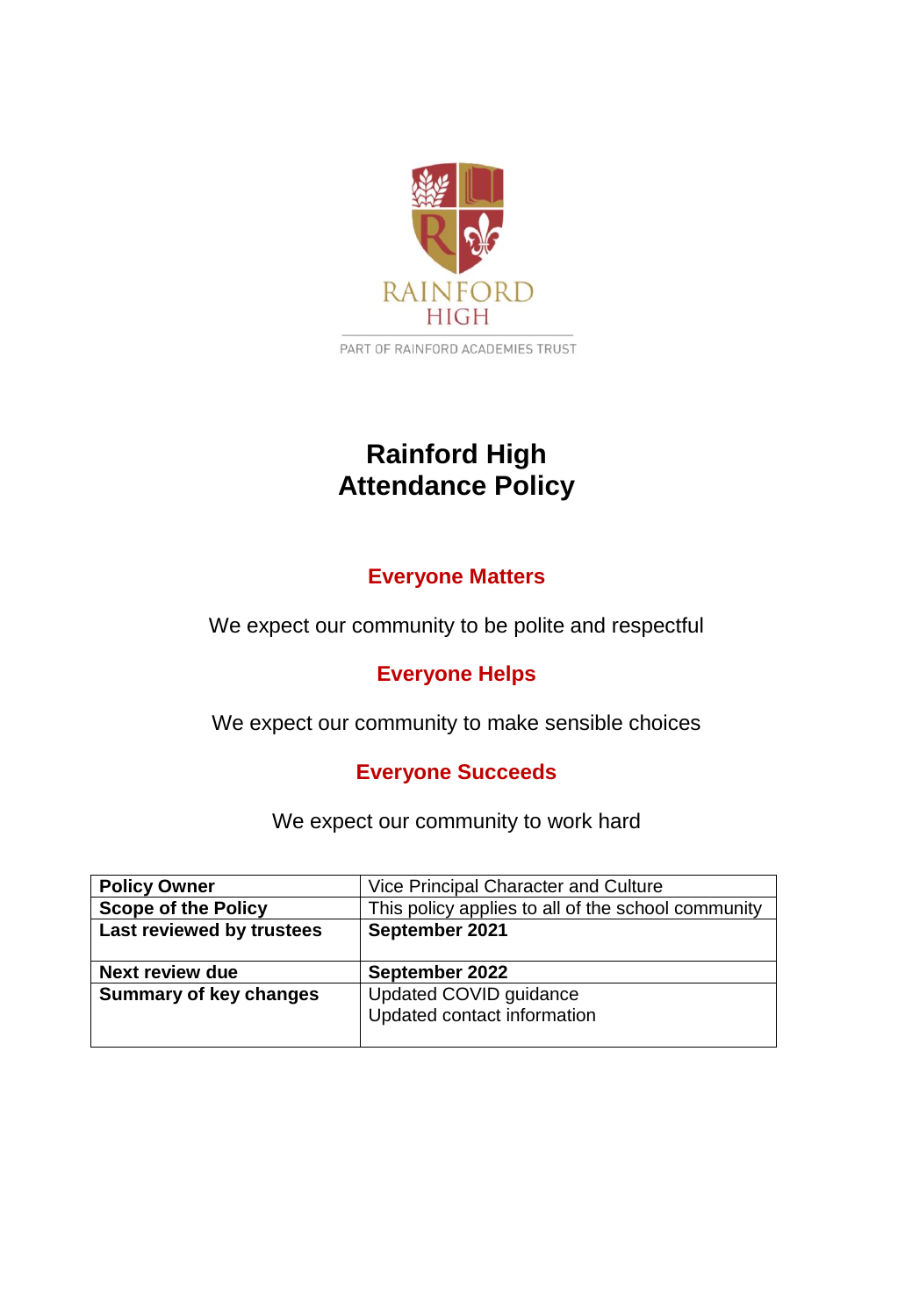Our attendance target is 97% because we want all of our students to achieve their full potential. We want every student to attend Rainford to learn and thrive.

# **Rationale**

The aim is for all students to have an attendance rate above 97% as this will ensure attendance does not become a barrier to learning and achievement. We aim to support both students and parents/carers in helping them to achieve this as every student has a right to education (Article 28 of Unicef rights the child).

We recognise that following the COVID lockdowns some families will be struggling more than others to ensure attendance. As a school we work hard to engage families and we support and lead multi-agency responses to help families.



#### **Rights and Responsibilities**

# **School**

- Rainford High expect all pupils to attend regularly and to arrive on time in a fit condition to learn.
- Staff will encourage good attendance and punctuality with all pupils and will lead through personal example.
- The school employs a range of strategies to encourage good attendance and punctuality and works closely with parents when attendance/punctuality gives cause for concern.
- Your child's Pastoral Leader is responsible for attendance improvement and is your first point of contact to discuss any attendance concerns. Please use the attendance phone line to report an absence.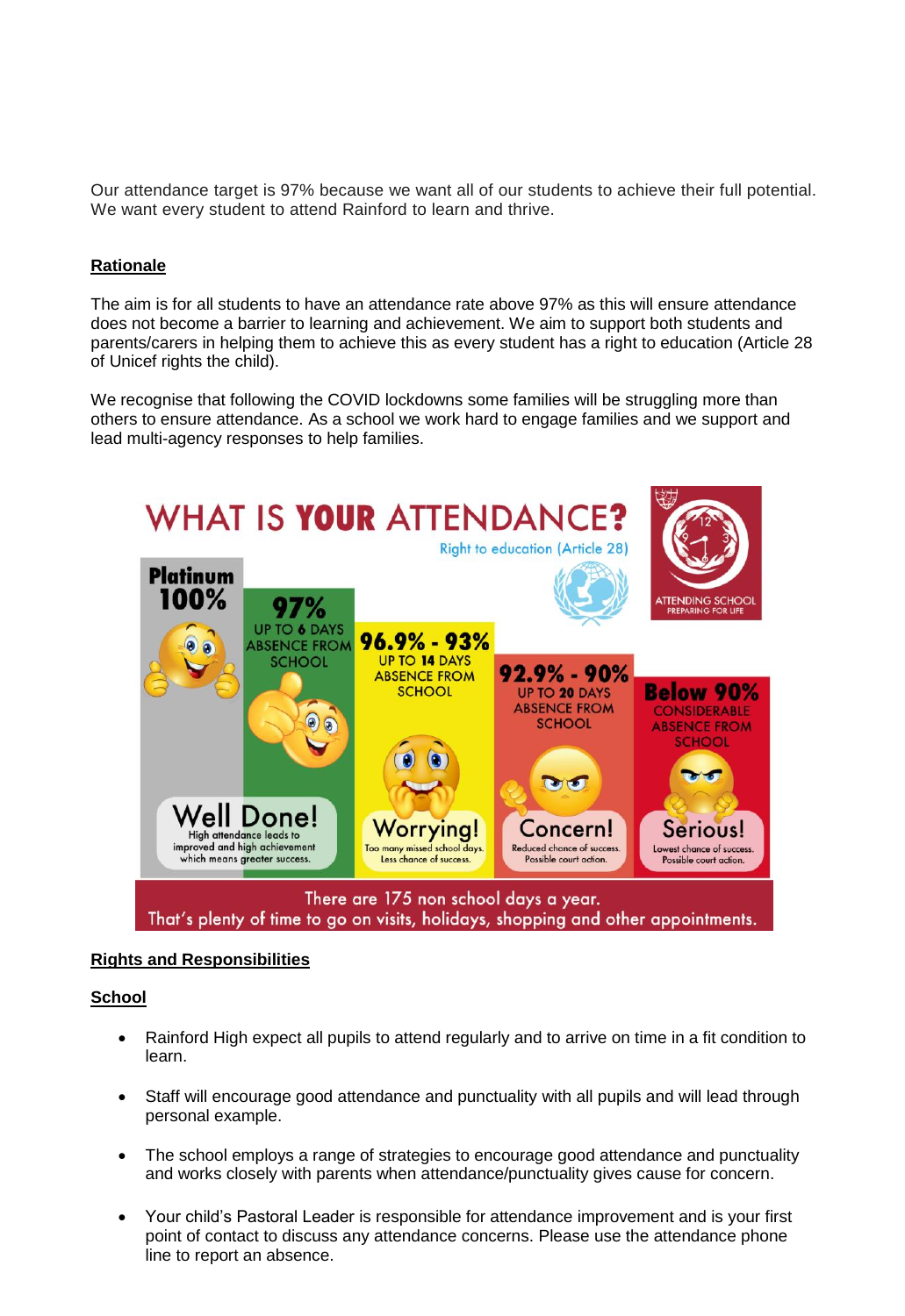- School use a text message service called Synergy to alert you to your child's absence if we have not been notified of their absence prior to the registers being closed
- School will regularly keep you up to date with what your child's attendance is
- School to react appropriately and promptly to reports of students with Covid-19 symptoms
- School to provide remote learning immediately in the event of a student being absent from school due to Covid-19 circumstances

# **Pupils**

- Pupils are expected to attend regularly and on arrive on time.
- Pupils will be encouraged to achieve and maintain a good attendance through assemblies, incentives and rewards certificates.
- Pupils to notify a staff member if they have symptoms of Covid-19

# **Parents**

- Parents are **legally responsible** for ensuring that their child attends school regularly and punctually, properly dressed, equipped and in a fit condition to learn.
- Parents are responsible for informing the school, before 9am (or as soon as possible) on a day of absence, of the reason why their child is absent by phone call or personal visit.
- Parents may be asked to provide medical evidence to support absences.
- Parents should avoid routine medical/dental appointments for their child during school hours unless it is a specialist appointment that cannot be arranged outside school hours. Students are expected to return to school after an appointment if it is in the morning and attend in the morning if the appointment is in the afternoon.
- Parents should inform school before an appointment and a copy of any documentation should be shown to the school office so that the absence can be authorised.
- Parents are expected to attend meetings on request if concerns arise about their child's attendance or punctuality, where initially an attendance support plan will be written.
- Parents will contact school as soon as possible if their child is showing symptoms of Covid-19
- Parents will contact school when they know they have a Covid-19 test result

We want every student to achieve their potential and for this to happen we require the below:

- 1) Students to attend school at all times unless absence is absolutely necessary
- 2) Students to catch up on all work missed due to absences so they don't fall behind their peers who have attended school. Once knowledge is missed, it has been missed, so catchup is essential
- 3) Medical or dental appointments are booked outside of school hours and if this is unavoidable, students return to school or attend school before they go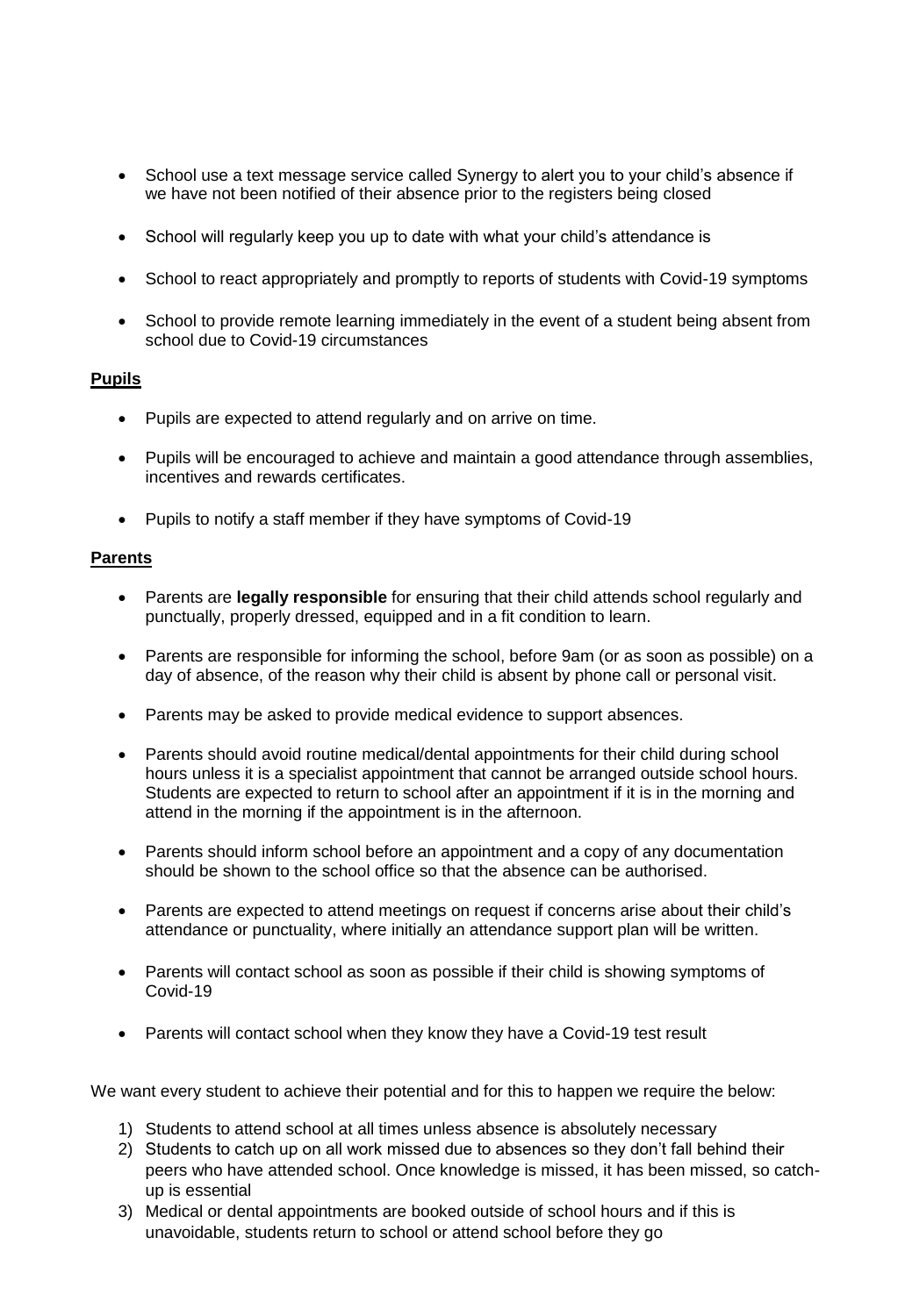# **Punctuality**

We expect our students to be punctual to school. If they arrive to tutor time after 8:50am then they will be marked late and they will receive a standards detention at break time to discuss the reason for their lateness. If your child arrives to school after 10:30am then they will receive a U code, which is regarded as an absence for the morning session. Regular U codes can lead to a legal sanction, such as a Fixed Penalty Notice.

Parents of children who arrive late on a regular basis will be invited into school to discuss the issues and concerns around the punctuality of their child.

# **Attendance**

Every half-day absence from school has to be classified by the school (not by parent / carer) as either **Authorised** or **Unauthorised.**

This is why information about the reason for any absence is always required.

**Authorised** absences are mornings or afternoons away from school for a valid reason, such as genuine illness, medical/dental appointments which unavoidably fall in school time, emergencies or other unavoidable cause.

Where a medical/dental appointment cannot be arranged outside school hours, parents/carers should ensure their child is absent for the minimum time possible. The school acknowledges that some students may have long term medical/health issues, and works to support students and families in minimising the impact of such issues on attendance. We will often refer to the school nurse for advice and support.

**Unauthorised** absences are those which the school does not consider reasonable and won't record as authorised.

This type of absence can lead to the school and the Local Authority issuing sanctions and/or legal proceedings such as Penalty Notices.

Examples of this type of absence include:

- Parents / carers keeping or allowing students to stay off school unnecessarily
- Truancy at any time during the school day
- Absences which have never been properly explained
- Students who arrive at school too late to get a mark
- Shopping
- Holidays
- Students who are absent with a cough, cold or sore throat.

Throughout the year you and your child will receive updates on their attendance figures and this can also be monitored at any time using the Synergy Portal APP.

Please be aware that if your child's attendance is below 92% or was below 92% at the end of last year, then all absences will be marked unauthorised until appropriate evidence is provided, such as medical evidence, or unless authorised by the Principal or Vice Principal for Attendance.

# **Illness**

We understand that at times pupils will become ill. However, it is unusual for a pupil to be regularly ill throughout the year we will request medical evidence and invite parents in for a meeting to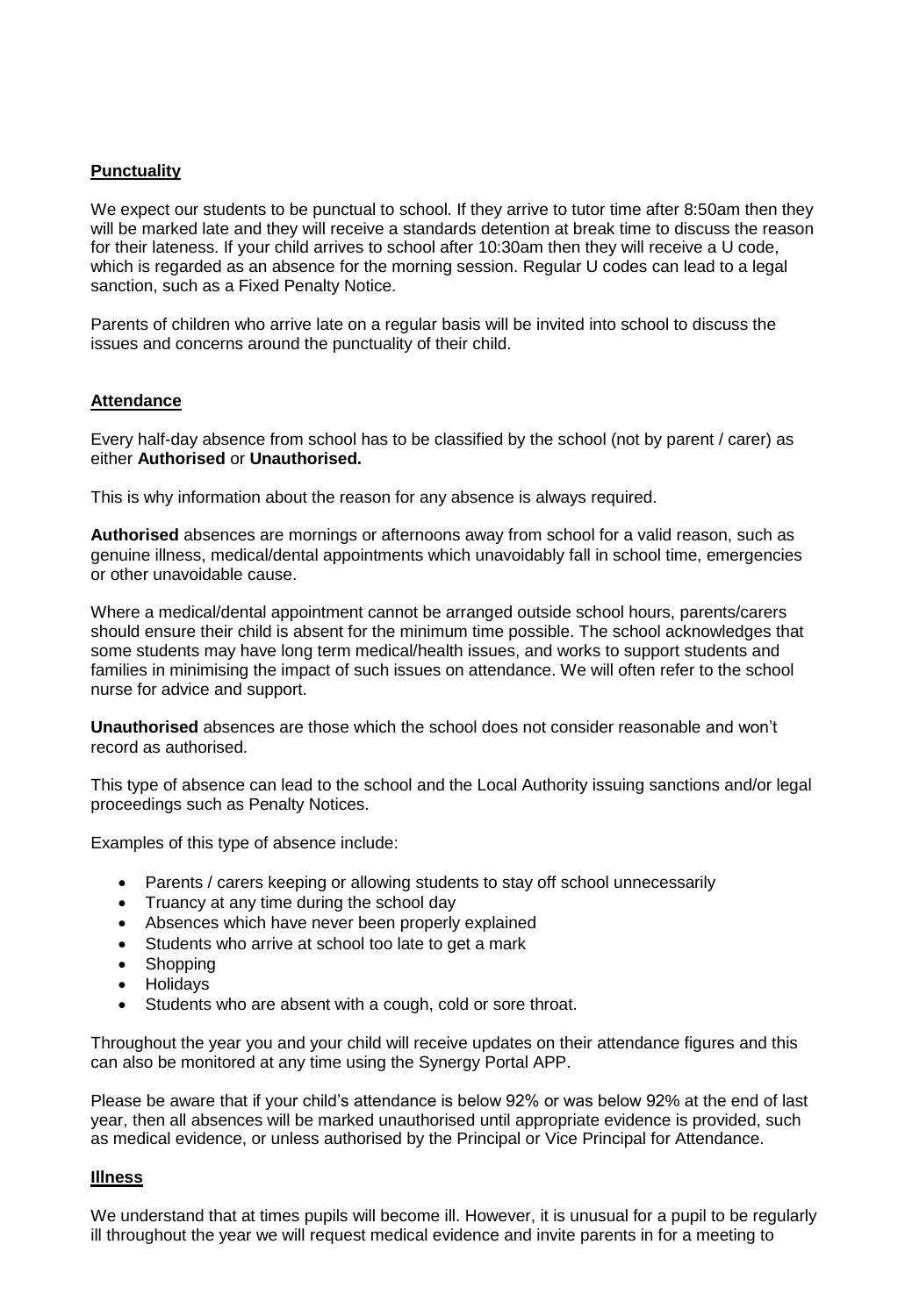discuss the concerns. We would look to involve the school nurse for support and we would request that parent consent to a referral to the school nurse. **Medical Appointments**

We encourage parents to book non-urgent appointments outside of the school day so that their child does not miss learning time in school. However, if this is unavoidable then parents need to provide evidence of the appointment at least 24 hours before. This needs to be shown to reception. If evidence is not provided either before or after, then the absence will be marked unauthorised. Examples of evidence are appointment letters, appointment cards or appointment texts. We ask that students always attend school during the day as much as possible. For example, we would ask that students come to school in the morning before an appointment and return after appointments. We would expect all students to return to school unless the appointment is later than 2pm, but we understand circumstances may not always allow this. Please always keep us informed. If you have any queries, please contact school.

# **Tiered Approach to Support**

#### **Attendance below 97%**

On a weekly basis your child's form tutor will monitor student attendance in tutor time and students are encouraged to maintain an attendance of 97% or above. If your child's attendance is below 97% you will receive an email notifying you of this on a half termly basis, along with regular attendance updates throughout each half term.

Parents will be invited to contact a named attendance support person if they require any support to improve their child's overall attendance or if there are any specific issues that the school should be aware of.

If the absences appear unusual or are forming a pattern then the pastoral leader will contact home to invite parents into school for a meeting to set up an attendance support plan.

#### **Attendance below 92% and above 90%**

Parents of students whose attendance has fallen below 92% may receive a letter inviting them to attend an Attendance Support Meeting with their Pastoral Leader and the Attendance Manager, responsible for attendance improvement.

The purpose of this meeting will be to explore/discuss reasons for the current level of attendance and to draw up an agreed Attendance Support Plan, if it is appropriate to do so. Parents will be asked to provide medical evidence for any future absences in order for them to be authorised and the possibility of a fixed penalty notice being requested will be discussed if appropriate. The Attendance Support Plan will include weekly attendance targets together with a longer term attendance target.

In the case of students on Pupil Premium the need for additional support from the school will be explored.

Students with attendance below 92% will be required to attend catch up to catch up on work missed after school under supervision.

#### **Attendance below 90% - Persistent Absence**

Students whose attendance has been a significant concern in the previous years, in particular those who have previously been identified as Persistently Absent (below 90%), will be closely monitored.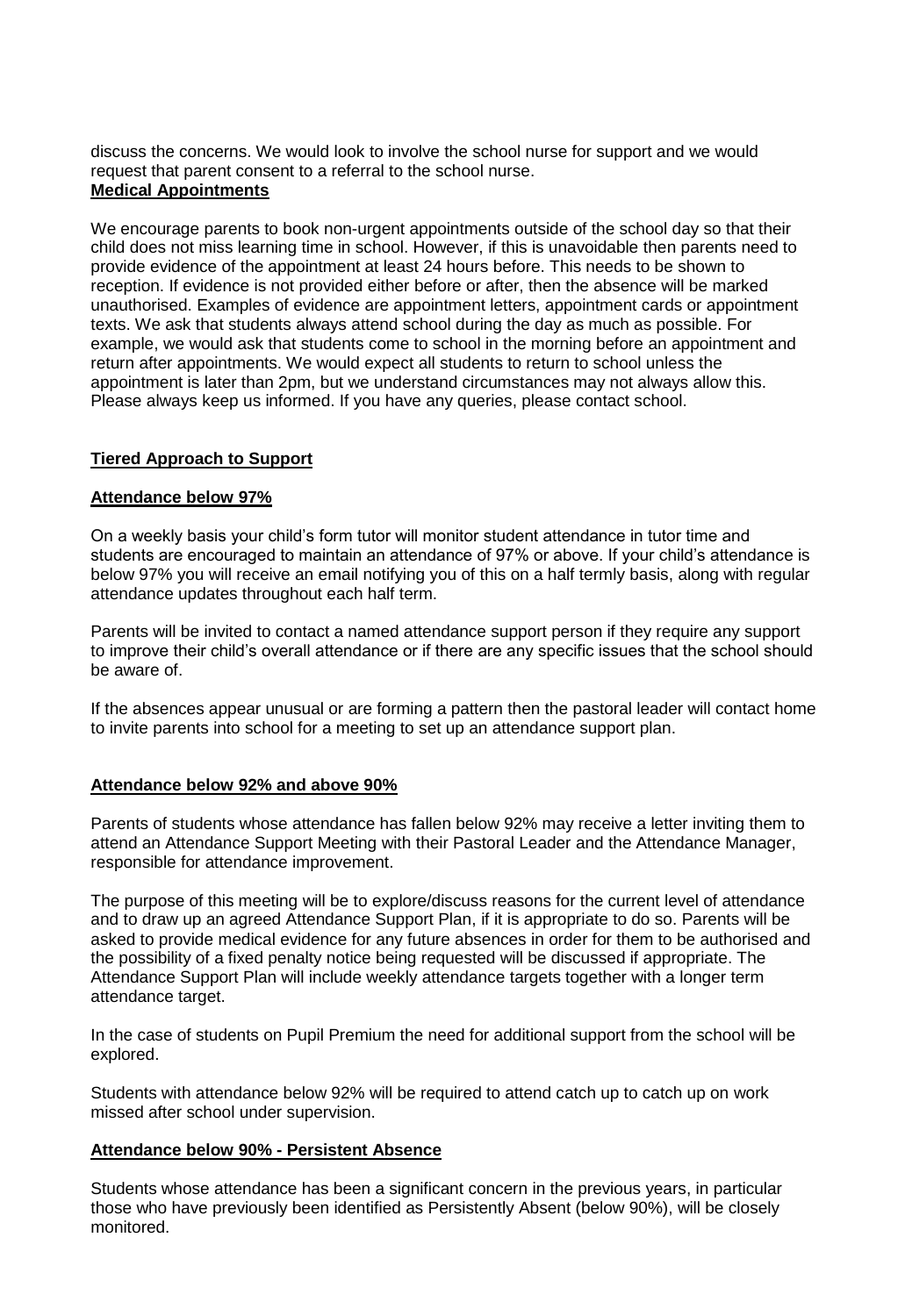In order to fully support them, a "Back to School Meeting" will be arranged following a period of absence to discuss the reason and establish any further support that may be needed. This will be conducted through catch-up club. Parents will always be contacted when their child is absent. If necessary parents will be invited to this meeting. The attendance team will make use of home visits to support with attendance.

Every persistent absentee is monitored by either their pastoral leader or the attendance manager, and will be discussed regularly in attendance/pastoral review meetings. If concerning attendance continues then we will involve the Educational Welfare service and the case may be referred to them. Fixed penalty notices or prosecution will be considered after discussion with parents.

All absences for a student who is persistently absent will be marked unauthorised, unless appropriate evidence is provided to support the absence, such as medical unless.

Parents of students under 90% will also receive a weekly email alert notifying them of this until their child's attendance increases above 90% again.

If we have continued concerns about attendance then we may request parents/carers to attend a meeting with the Principal and/or Trustees to discuss a way forward.

# **Absences of longer than 1 day**

If your child has been absent from school for more than 1 consecutive day, then you may receive a home visit from the attendance team to offer support in ensuring your child attends school the following day and offering wider support if required. These visits are usually pre-arranged but on occasions may be unannounced due to operational reasons or if we have safeguarding concerns.

# **Catch-up club**

#### **What is Catch-up club?**

Catch-up club is a compulsory after school club for students, who meet the criteria in the next section, to catch up on work missed due to absence. It is based in a computer room so students can access their lesson work online. It runs from 3:15 – 4:30pm.

In the catch-up club your child will have access to:

- 1) The full library resources
- 2) Computers for appropriate work
- 3) Academic text books
- 4) Catch-up support booklets
- 5) Pastoral staff
- 6) Mentoring

Therefore, your child will have access to materials to support them in catching up. Your child is responsible for access their work for their lessons, which will be posted on google classroom and other platforms as appropriate, e.g. Matshwatch.

#### **Who is catch-up club compulsory for?**

We encourage all students who have been absent to attend catch-up club after they return, but it is compulsory for the below:

1) All students who take an absence that is marked as unauthorised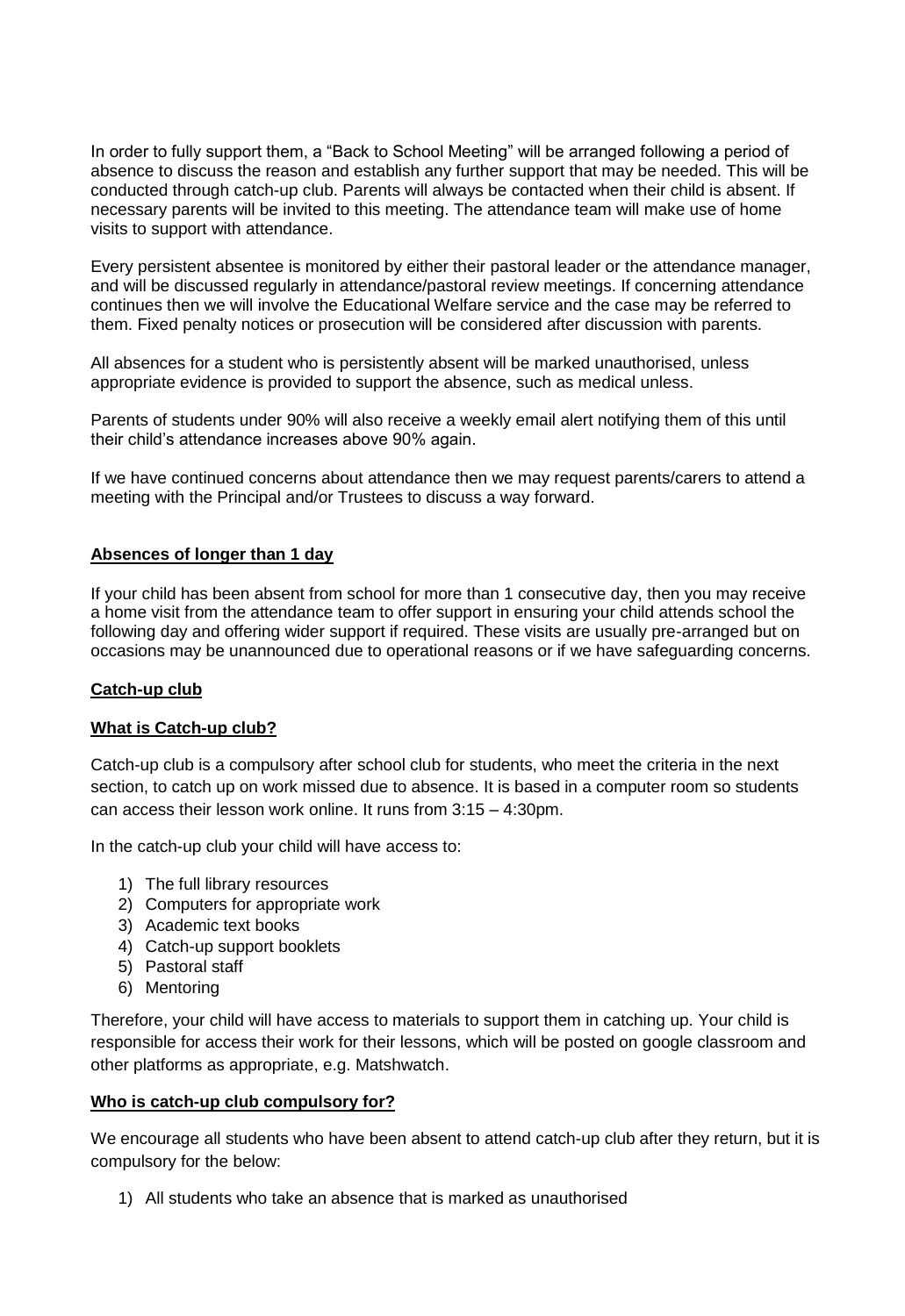- 2) All students who have attendance of below 92% at the point of absence (or those that drop below this during their absence), as they are at risk of underperformance/falling behind their peers.
- 3) All students who had an attendance of 92% or below in the last academic year (meaning they were regarded as having persistent absence).
- 4) All students who have been on holiday
- 5) All students who have been absent due to an exclusion
- 6) All students who arrive considerably late to school and receive an absence late mark of the morning (after 10:30am)
- 7) Students who have not caught up on work following a COVID-19 absence

Please note that if we are not given a reason for absence then we will automatically mark it as unauthorised.

Students who fall into one of these criteria will be required to attend catch-up club for the same number of nights as they were absent. E.g. if they were absent for 3 unauthorised days, then they are required to attend 3 consecutive catch-up clubs. This equates to 3 hours and 45 minutes focused time spent catching up on 15 hours of missed work. If your child has outstanding after school detentions then they will take priority and the catch up club will be delayed.

If you take your child on holiday for 5 school days, then they will be required to stay for 5 catch-up clubs etc. to focus on the 25 hours of missed work.

This will help your child keep up with their peers.

# *Illness*

*Absences due to common colds and sore throats will be marked as unauthorised. We understand that children are sometimes too ill to attend school, but we expect students to attend if they have coughs, colds and sore throats.*

*If the symptoms match the symptoms of COVID-19 then we will ask you to take your child for a PCR test before returning to school. Absences will be marked as X until the result arrives.*

# **How will this work?**

When your child is absent we will start marking your child's attendance accordingly. If your child meets any of the criteria stated above, then they will be highlighted as needing to attend a catchup club on their return.

If your child does not fit the criteria for compulsory catch-up club, then your child is encouraged to attend catch-up club.

If your child does meet the criteria, then they will be given the first day back to settle back into school and find out what they have missed. The catch-up club will begin on the second day of return.

You will receive a text during your child's absence, to advise you that they meet the criteria for compulsory catch-up club.

You will be sent a text on their first day of return to remind you of catch-up club and each day thereafter that they are required to attend.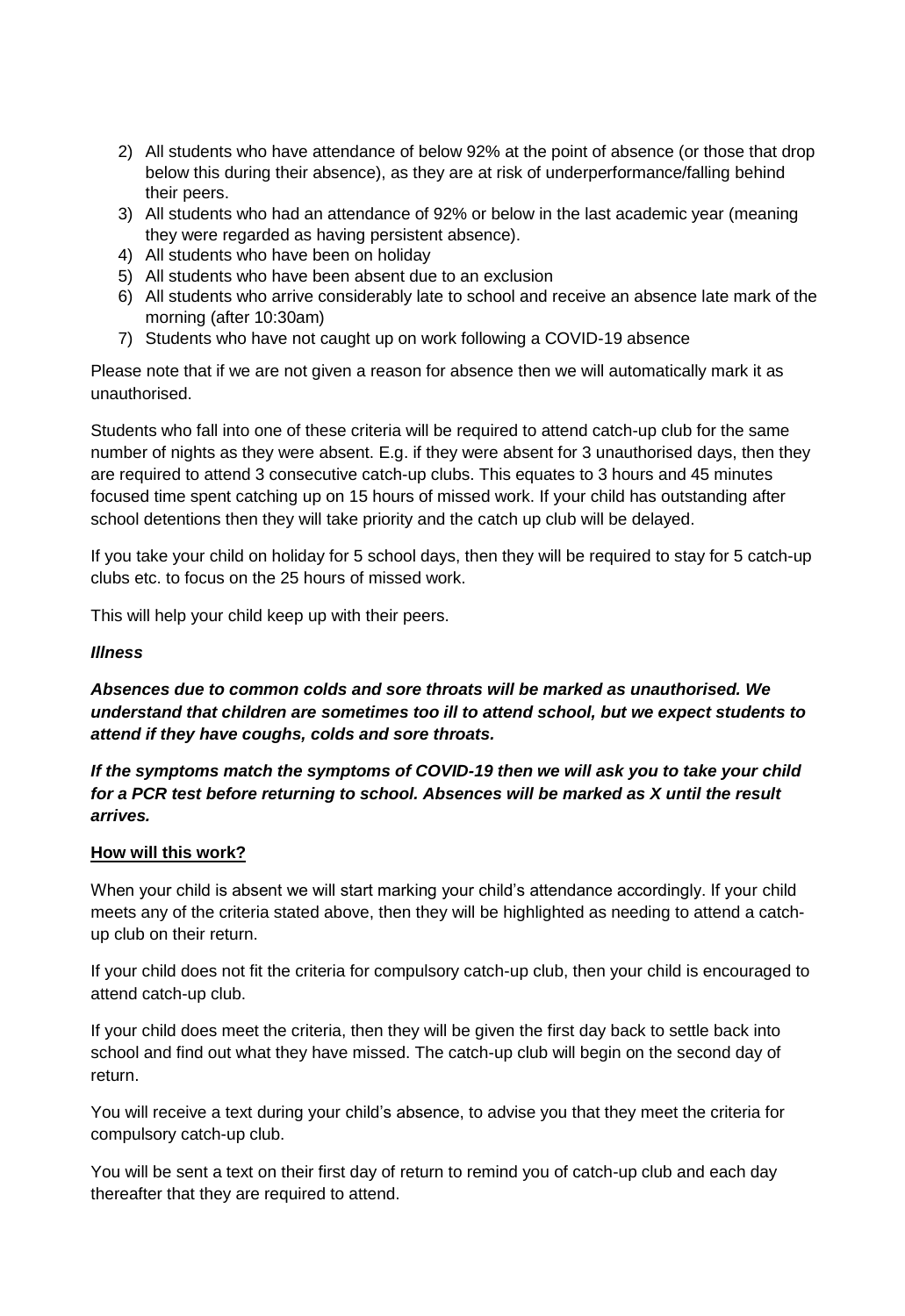# **Leave of Absence/Holidays during term time**

As a school, it is disappointing when parents decide to take students on holiday during term time as this removes them from the learning that their peers are receiving. Parents are not permitted to take their children on holiday out of school, during term time, without permission from the Principal. They will be marked as unauthorised holidays. All exceptional cases need to be discussed with the Principal and requests should be made in writing at least 28 days before.

If your child is taken on holiday, then the below will apply:

- 1) They will not be allowed to go on any rewards trips or events for 365 days after their first day of return
- 2) They will be required to attend catch-up club for the same number of consecutive days as they have missed due to the holiday E.g. 5 days off school due to holiday results in 5 catchup clubs, to catch up on work
- 3) Parents may receive a fine for the holiday taken for each parent per child
- 4) If a student in Year 11 goes on holiday, then they will not be allowed to go to prom

Excellent attendance is crucial for success. Students with attendance lower than 97% are at disadvantage compared to their peers, as they have not received the same learning hours.

# **Persistent Absence/Approaching**

If your child has attendance below 92% then they will be ineligible for rewards trips unless there are exceptional circumstances, which will be reviewed individually.

#### **Children with health needs who cannot attend school**

We understand that some students have health needs, which prevent them from attending school. In these cases, we will work collaboratively with school health and the relevant health professionals involved with the case and other relevant agencies, such as CAMHS, to support students and families fully.. We will make use of alternative provision where appropriate to support students to continue their education. At appropriate times, we will then look at phased returns to school. All decisions and support will be set up with the best interests of the students and we will make appropriate use of early help plans to support this. These cases will be overseen by the Vice Principal for student support and the SENCO.

Please note: we will always require evidence of the health needs and advice from professionals stating that they cannot attend school, before we are able authorise any absences.

# **Rewarding Positive Attendance**

To encourage all students to maintain a high level of attendance and to promote positive competition between forms in each year group, the following reward system will be established:

- The attendance of all forms will be monitored on a weekly basis
- Weekly attendance graphs, with targets, will be displayed in form rooms
- A prize will be presented each term to the form with the best overall attendance in each year group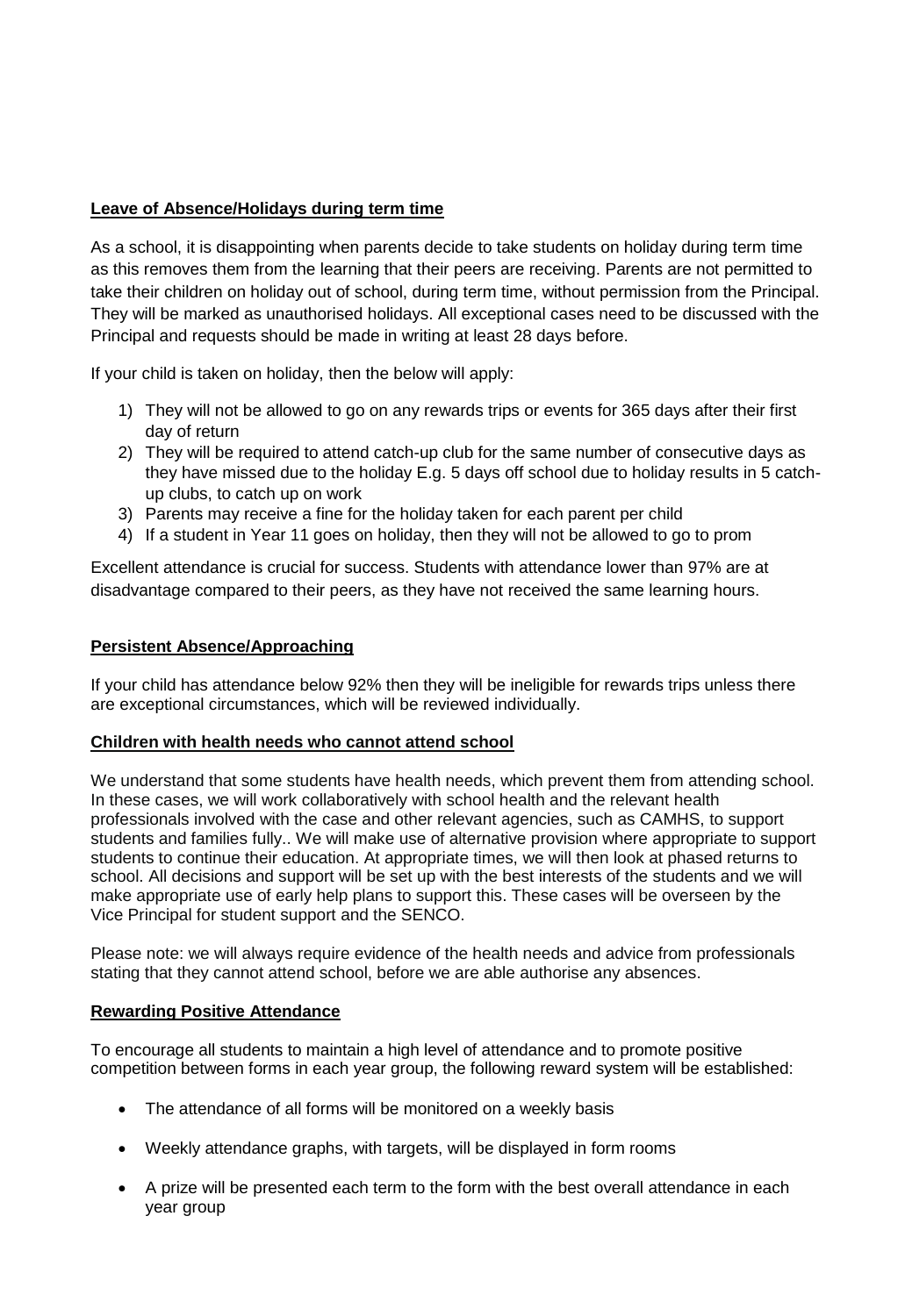- Students in Years 7 to 10 with 97% or above attendance will be invited to the Annual School Graduation event (if other criteria is met). In Year 11 students with 97% or above will be invited to prom (along with other criteria and as long as they haven't been on holiday)
- Students with a 100% attendance at the end of summer term will receive an individual certificate and be entered into a prize draw
- Every week students will compare their current attendance to their attendance at the same last year and they will see what their current attendance award is
- Every half term your child will be informed what attendance award they are currently achieving. The award categories are shown below:

| <b>Gold Award</b>         | <b>Outstanding</b>           | 100%                      |
|---------------------------|------------------------------|---------------------------|
| <b>Silver Award</b>       | <b>Excellent</b>             | 98.5% - less than<br>100% |
| <b>Bronze Award</b>       | Good but needs to<br>improve | 97% - less than 98.5%     |
| <b>Attendance Concern</b> | Concerning                   | Less than 97%             |

At the end of the year each student will receive an award if they have attendance above 97%.

All decisions regarding the authorising of absences will be compliant with the 2010 Equalities Act.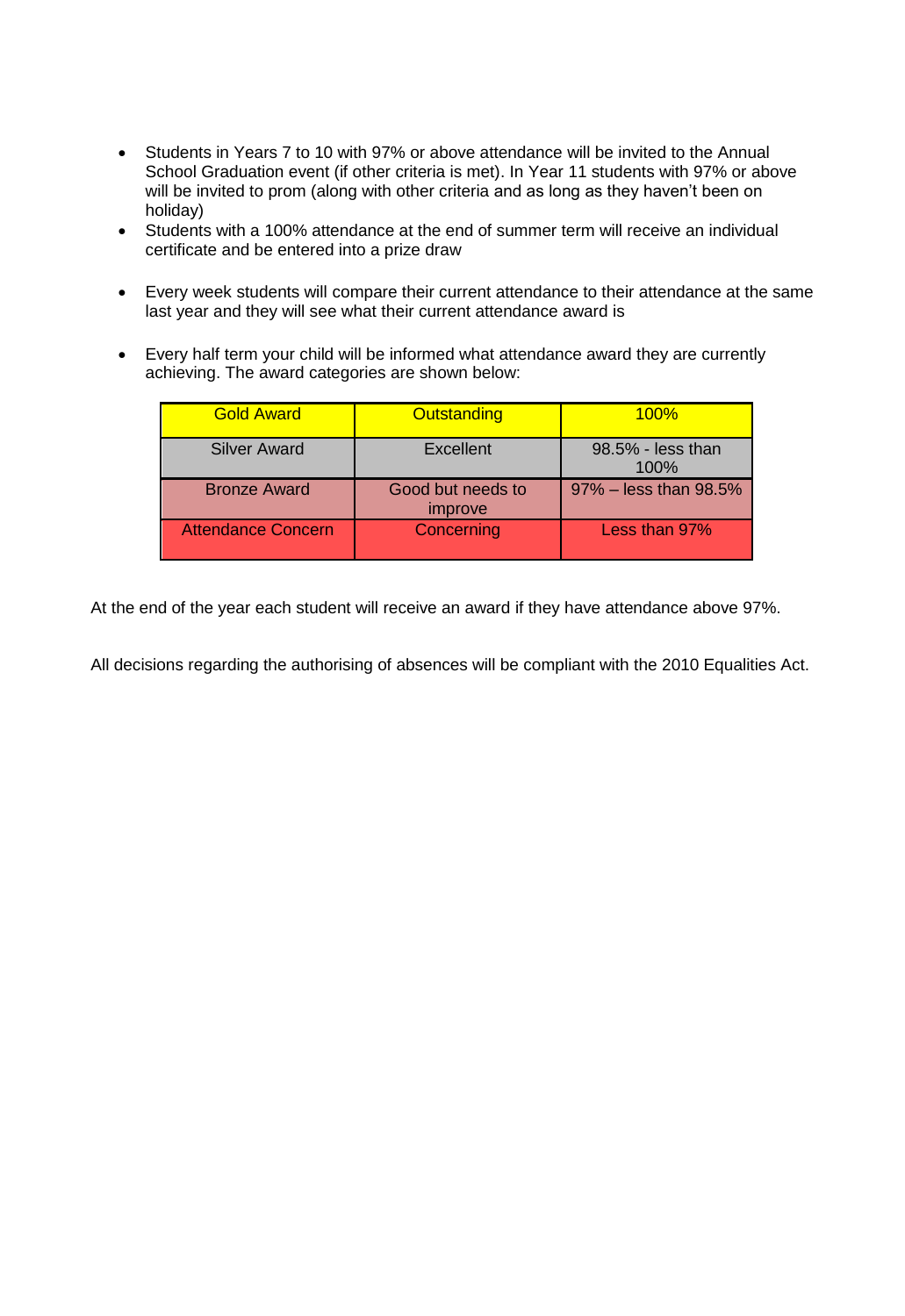# **COVID-19 Information**

This addendum has been written to provide clarity around attendance. This is part of our school policy. The above policy still applies from September 2021, but this explains the COVID-19 aspect of attendance.

The DFE have said:

From the 8<sup>th</sup> March pupil attendance will be mandatory and the usual rules on attendance will *apply, including:*

- *parents' duty to ensure that their child of compulsory school age attends regularly at the school where the child is a registered pupil*
- *schools' responsibilities to record attendance and follow up absence*
- *the ability to issue sanctions, including fixed penalty notices, in line with local authorities' codes of conduct*

As a school, we will support families in ensuring children are back in school as it is essential students return. We will provide support on a case by case basis and we ask that parents communicate with school.

We understand that this is a challenging time, but the DFE are clear that students need to come to school and we must work together to support your children. We do expect your children in school and we will continue with our communication strategies of phone calls, letters and home visits as we would normally.

#### **What happens if my child develops COVID-19 symptoms?**

It is important that you communicate with school.

If youe child develops symptoms of Covid-19 **in school**, then they will be **sent home as soon as possible** and you will need to **arrange a test**. You child's attendance will not reduce until after the test result is received due to the exceptional circumstances.

If your child develops symptoms of Covid-19 **at home**, then **DO NOT** send them into school. **Notify school** of this no later than on the morning of their first day of absence and **arrange a test**. You child's attendance will not reduce until after the test result is received due to the exceptional circumstances.

School will be in touch regularly to monitor the situation.

#### **Negative result:**

If your child's test is **negative**, then they can return to school as soon as possible. We do not require any evidence of this result prior to your child's return. If your child remains off school due to being ill, then this will be marked appropriately.

#### **Positive result:**

If your child's test result is **positive**, then they will be marked as absent due to illness (an authorised absence) until they are better. They must self-isolate for 10 days from the start of the symptoms. After this time if the only symptoms your child has are a cough and loss of taste/smell, they can return to school as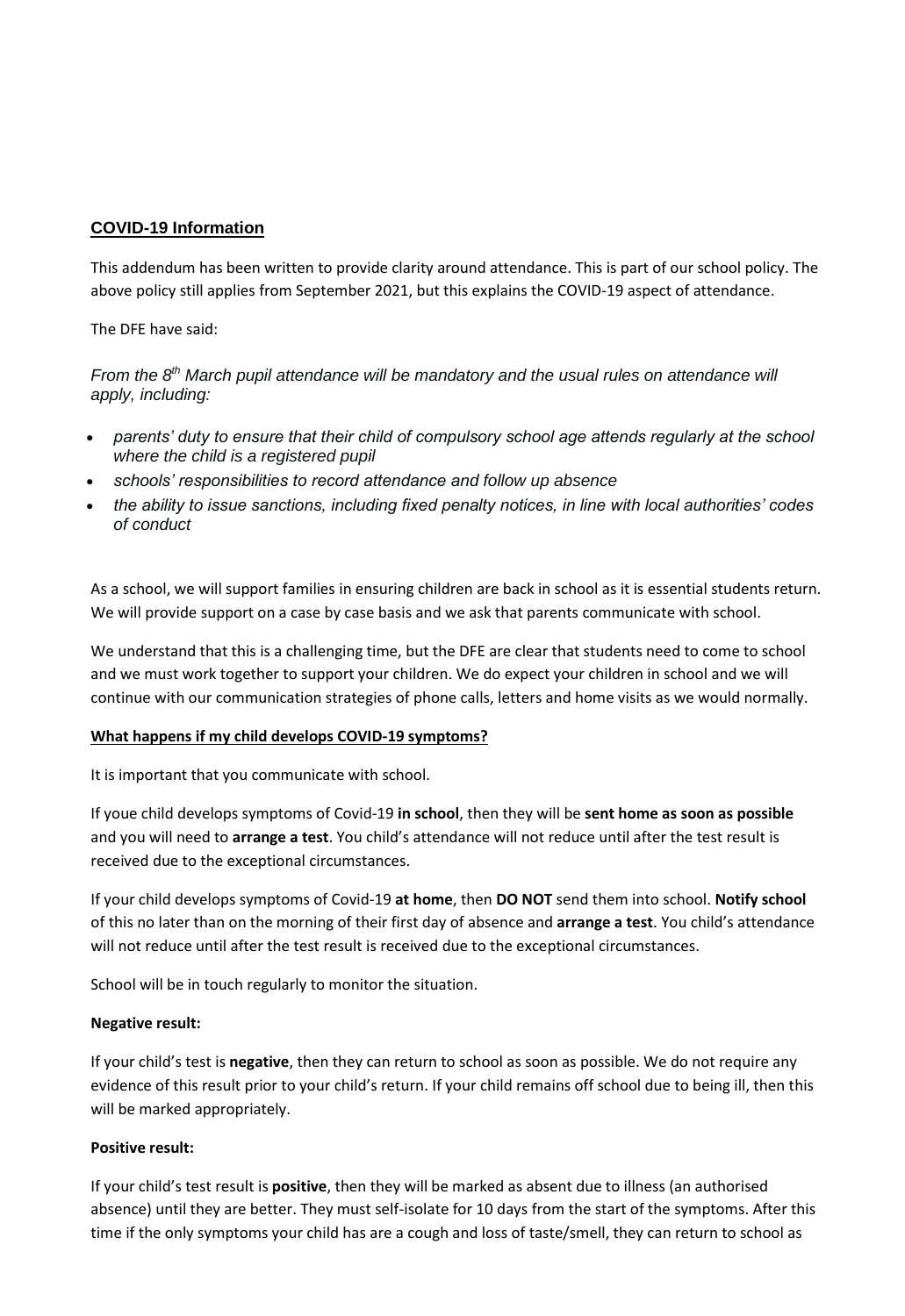these symptoms can continue for several weeks. We will ask you to send evidence of the positive result to school so we can mark the registers as authorised due to illness.

#### **Self-Isolation:**

You child is only required to self-isolate if they have symptoms of COVID-19 or if they have tested positive for COVID-19.

- If a member of your household tests positive for COVID-19 then your child can continue to attend school as long as they are not showing symptoms.
- If your child has been in close contact with someone who has tested positive for COVID-19 then your child can continue to attend school as long as they are not showing symptoms.

#### **What if my child tests positive for COVID-19 on a Lateral Flow Test?**

If you child tests positive on a lateral flow test then you need to take your child for a PCR test to confirm the positive test result. Your child needs to self-isolate whilst waiting for the result. If negative they can return to school immediately. If positive then they must self-isolate for 10 days from the lateral flow test result.

During your child's absence, they will have access to remote learning immediately.

#### **Shielding**

If your child is shielding then you will need contact school to discuss this. You will be required to provide school with an NHS/PHE English letter or equivalent showing the instructions/advice to shield. Without this we will mark the absences unauthorised unless local government guidance instructs otherwise.

If there any other exceptional reasons why you feel your child needs to shield, then please contact [covid@rainford.org.uk](mailto:covid@rainford.org.uk) to discuss further.

#### **Quarantine**

If your child has been instructed to quarantine after returning back from another country then please inform school of this with the appropriate dates. We will need to see evidence of this request to mark the period of time accordingly.

#### **Support:**

We want to help families with the return to school. As a result we will be in regular contact with families and we take a multi-agency approach to achieving positive outcomes for every child.

Please do not hesitate to contact school with any concerns.

If you have any queries about your child's attendance, then please contact:

Mr Taylor – Attendance Manager – [d.taylor@rainford.org.uk](mailto:d.taylor@rainford.org.uk)

#### **Keeping mentally and physically well**

This has been a challenging time and we understand that it is difficult to self-isolate.